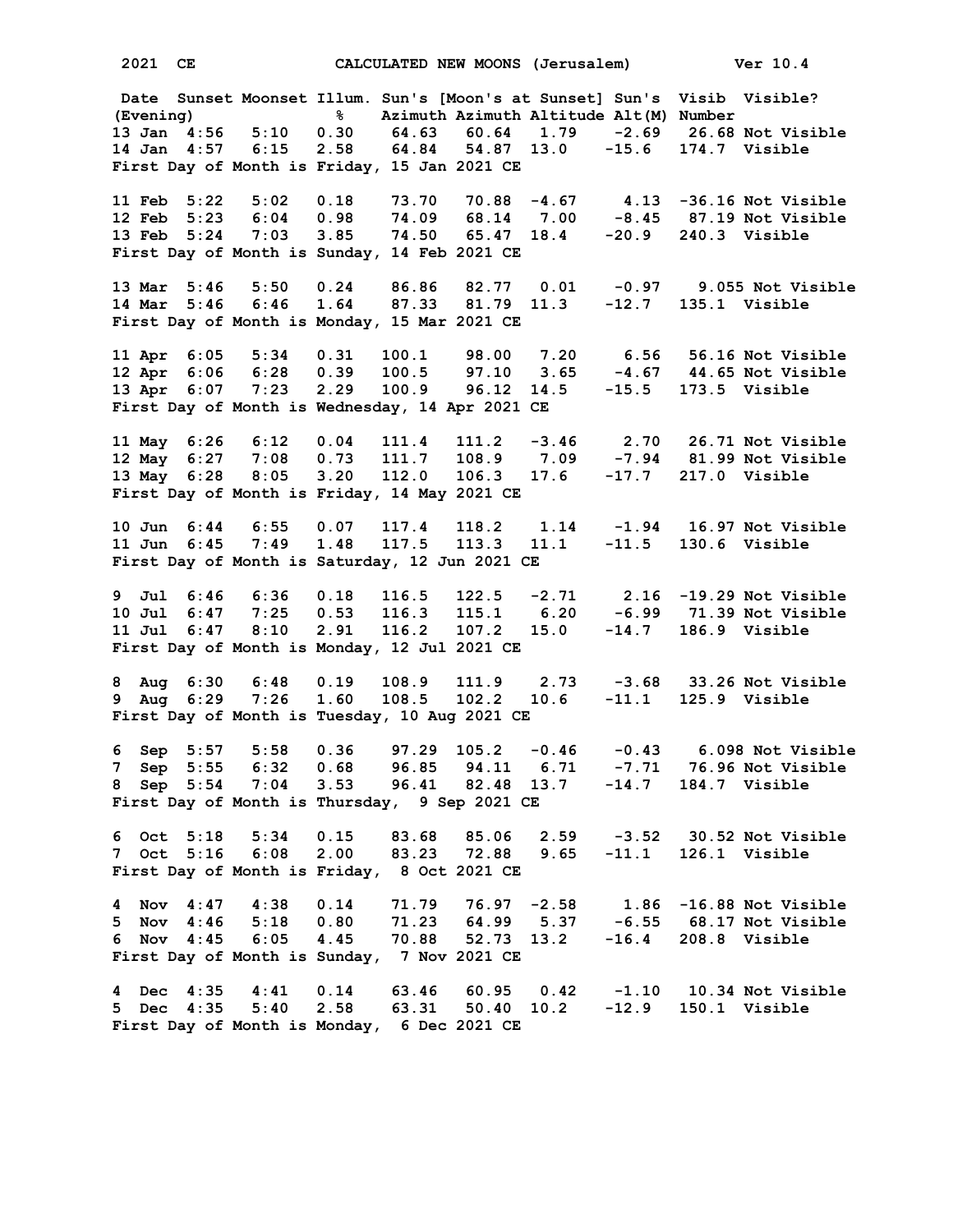**2022 CE CALCULATED NEW MOONS (Jerusalem) Ver 10.4 Date Sunset Moonset Illum. Sun's [Moon's at Sunset] Sun's Visib Visible? (Evening) % Azimuth Azimuth Altitude Alt(M) Number 2 Jan 4:47 4:21 0.12 62.79 62.19 -5.25 4.94 -44.90 Not Visible 3 Jan 4:48 5:30 1.20 62.90 54.74 6.67 -8.32 89.82 Prob Not Vis 4 Jan 4:48 6:42 5.12 63.03 47.30 18.4 -22.8 275.0 Visible First Day of Month is (possibly one day earlier) Wednesday, 5 Jan 2022 CE 1 Feb 5:13 5:27 0.41 69.91 64.82 1.95 -2.93 29.69 Not Visible 2 Feb 5:14 6:37 2.85 70.25 61.14 14.7 -17.2 192.3 Visible First Day of Month is Thursday, 3 Feb 2022 CE 2 Mar 5:38 5:23 0.19 81.70 78.24 -3.65 2.97 -26.35 Not Visible 3 Mar 5:38 6:27 1.20 82.15 77.02 9.02 -10.5 107.9 Prob Visible 4 Mar 5:39 7:29 4.51 82.61 75.83 21.4 -23.4 274.2 Visible First Day of Month is (possibly one day later) Friday, 4 Mar 2022 CE 1 Apr 5:58 6:14 0.25 95.53 92.90 2.43 -3.45 31.42 Not Visible 2 Apr 5:59 7:14 2.15 95.99 92.32 14.3 -15.5 170.2 Visible First Day of Month is Sunday, 3 Apr 2022 CE 30 Apr 6:16 6:02 0.04 107.6 108.1 -4.03 3.29 -31.29 Not Visible 1 May 6:19 7:00 0.68 108.0 106.5 7.21 -8.20 82.36 Not Visible 2 May 6:20 7:59 3.22 108.3 104.6 18.2 -18.8 223.8 Visible First Day of Month is Tuesday, 3 May 2022 CE 30 May 6:38 6:49 0.07 115.9 117.6 1.15 -1.98 17.14 Not Visible 31 May 6:39 7:46 1.41 116.1 113.7 11.3 -12.0 133.7 Visible First Day of Month is Wednesday, 1 Jun 2022 CE 28 Jun 6.49 6:34 0.24 117.7 124.4 -3.14 -2.67 -23.00 Not Visible 29 Jun 6:49 7:25 0.44 117.6 118.0 5.76 -6.61 66.22 Not Visible 30 Jun 6:49 8:11 2.43 117.5 111.2 14.5 -14.3 175.8 Visible First Day of Month is Friday, 1 Jul 2022 CE 28 Jul 6:39 6:51 0.18 112.4 117.2 1.50 -2.42 21.91 Not Visible 29 Jul 6:38 7:28 1.04 112.1 108.6 8.90 -9.57 102.9 Prob Visible 30 Jul 6:37 8:02 3.75 111.8 99.56 16.1 -15.6 207.6 Visible First Day of Month is (possibly one day later) Saturday, 30 Jul 2022 CE 27 Aug 6:09 6:34 0.28 101.7 102.5 4.15 -5.15 47.73 Not Visible 28 Aug 6:08 7:03 1.92 101.3 92.35 10.5 -11.3 129.9 Visible First Day of Month is Monday, 29 Aug 2022 CE 25 Sep 5:32 5:33 0.18 88.81 94.62 -0.68 -0.23 1.912 Not Visible 26 Sep 5:31 6:01 0.66 88.35 83.74 5.45 -6.51 64.89 Not Visible 27 Sep 5:29 6:30 3.41 87.89 72.43 11.5 -13.0 165.5 Visible First Day of Month is Wednesday, 28 Sep 2022 CE 25 Oct 4:56 5:01 0.04 75.56 75.47 0.20 -1.02 7.220 Not Visible 26 Oct 4:55 5:36 1.73 75.15 64.06 7.08 -8.60 99.79 Prob Not Vis 27 Oct 4:54 6:17 5.98 74.75 52.18 13.9 -17.5 240.1 Visible First Day of Month is (possibly one day earlier) Friday, 28 Oct 2022 CE 23 Nov 4:36 4:09 0.18 65.76 69.42 -5.90 5.29 -47.66 Not Visible 24 Nov 4:36 4:55 0.64 65.52 58.72 2.78 -3.79 41.50 Not Visible 25 Nov 4:36 5:51 3.93 65.28 47.84 11.6 -15.1 188.4 Visible First Day of Month is Saturday, 26 Nov 2022 CE 23 Dec 4:40 4:33 0.17 62.12 58.52 -1.79 1.33 -11.14 Not Visible 24 Dec 4:41 5:43 2.29 62.14 50.12 9.66 -12.2 139.9 Visible First Day of Month is Sunday, 25 Dec 2022 CE**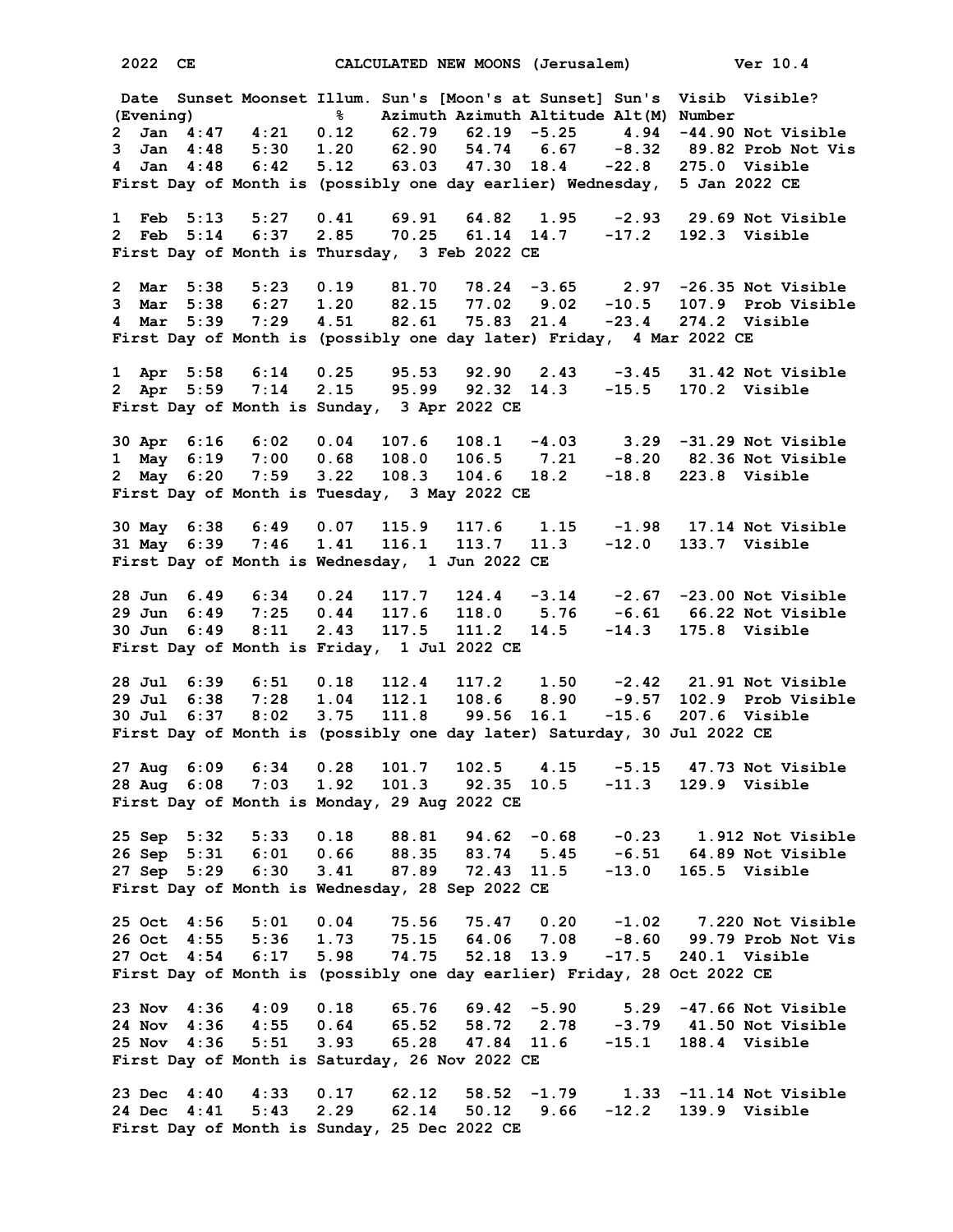**2023 CE CALCULATED NEW MOONS (Jerusalem) Ver 10.4**

 **Date Sunset Moonset Illum. Sun's [Moon's at Sunset] Sun's Visib Visible? (Evening) % Azimuth Azimuth Altitude Alt(M) Number 21 Jan 5:03 4:28 0.28 66.44 64.24 -6.75 6.60 -57.39 Not Visible 22 Jan 5:04 5:45 1.09 66.71 59.41 6.66 -8.23 87.17 Not Visible 23 Jan 5:05 7:00 4.89 66.99 54.59 20.0 -23.6 279.2 Visible First Day of Month is Tuesday, 24 Jan 2023 CE 20 Feb 5:29 5:44 0.33 77.20 73.12 2.18 -3.19 30.49 Not Visible 21 Feb 5:30 6:55 2.80 77.62 71.49 16.0 -18.0 199.0 Visible First Day of Month is Wednesday, 22 Feb 2023 CE 21 Mar 5:51 5:39 0.07 90.35 88.72 -3.11 2.36 -22.95 Not Visible 22 Mar 5:52 6:46 1.23 90.82 88.33 10.3 -11.7 119.0 Visible First Day of Month is Thursday, 23 Mar 2023 CE 19 Apr 6:10 5:33 0.32 103.2 104.8 -8.32 7.81 -66.57 Not Visible 20 Apr 6:11 6:38 0.31 103.7 103.7 4.45 -5.49 51.34 Not Visible 21 Apr 6:12 7:43 2.71 104.1 102.5 16.9 -18.0 204.3 Visible First Day of Month is Saturday, 22 Apr 2023 CE 19 May 6:31 6:32 0.04 113.5 116.6 -0.62 -0.14 -0.374 Not Visible 20 May 6:32 7:36 1.23 113.7 113.2 10.8 -11.7 126.7 Visible First Day of Month is Sunday, 21 May 2023 CE 17 Jun 6:47 6:26 0.35 117.8 125.4 -4.24 3.96 -32.17 Not Visible 18 Jun 6:47 7:23 0.41 117.9 119.4 5.56 -6.48 64.75 Not Visible 19 Jun 6:47 8:14 2.41 117.9 113.2 15.0 -15.0 182.3 Visible First Day of Month is Tuesday, 20 Jun 2023 CE 17 Jul 6:45 6:56 0.19 115.1 120.4 1.24 -2.11 19.69 Not Visible 18 Jul 6:45 7:37 0.99 114.9 112.3 8.92 -9.57 103.3 Prob Visible 19 Jul 6:44 8:11 3.56 114.7 103.7 16.3 -15.6 206.3 Visible First Day of Month is (possibly one day later) Wednesday, 19 Jul 2023 CE 16 Aug 6:22 6:44 0.22 106.1 107.5 3.53 -4.51 41.13 Not Visible 17 Aug 6:21 7:12 1.59 105.8 98.10 9.63 -10.3 116.6 Visible First Day of Month is Friday, 18 Aug 2023 CE 14 Sep 5:47 5:42 0.23 93.93 100.6 -1.77 0.87 -7.593 Not Visible 15 Sep 5:46 6:07 0.36 93.48 90.62 3.72 -4.73 44.03 Not Visible 16 Sep 5:44 6:32 2.35 93.03 80.41 9.14 -10.3 125.3 Visible First Day of Month is Sunday, 17 Sep 2023 CE 14 Oct 5:09 5:02 0.02 80.33 82.82 -2.21 1.36 -14.95 Not Visible 15 Oct 5:07 5:29 0.78 79.89 72.48 3.61 -4.71 50.86 Not Visible 16 Oct 5:06 6:00 3.59 79.46 61.87 9.47 -11.5 153.3 Visible First Day of Month is Tuesday, 17 Oct 2023 CE 13 Nov 4:41 4:35 0.10 68.68 66.20 -1.89 1.25 -11.72 Not Visible 14 Nov 4:40 5:16 1.77 68.36 56.11 5.53 -7.13 88.15 Prob Not Vis 15 Nov 4:40 6:05 5.73 68.05 45.68 13.0 -17.4 234.3 Visible First Day of Month is (possibly one day earlier) Thursday, 16 Nov 2023 CE 12 Dec 4:36 3:55 0.30 62.53 63.52 -7.97 7.61 -67.51 Not Visible 13 Dec 4:36 4:51 0.67 62.44 54.98 1.84 -2.77 33.57 Not Visible 14 Dec 4:36 5:55 3.61 62.37 46.37 11.9 -15.5 188.0 Visible First Day of Month is Friday, 15 Dec 2023 CE**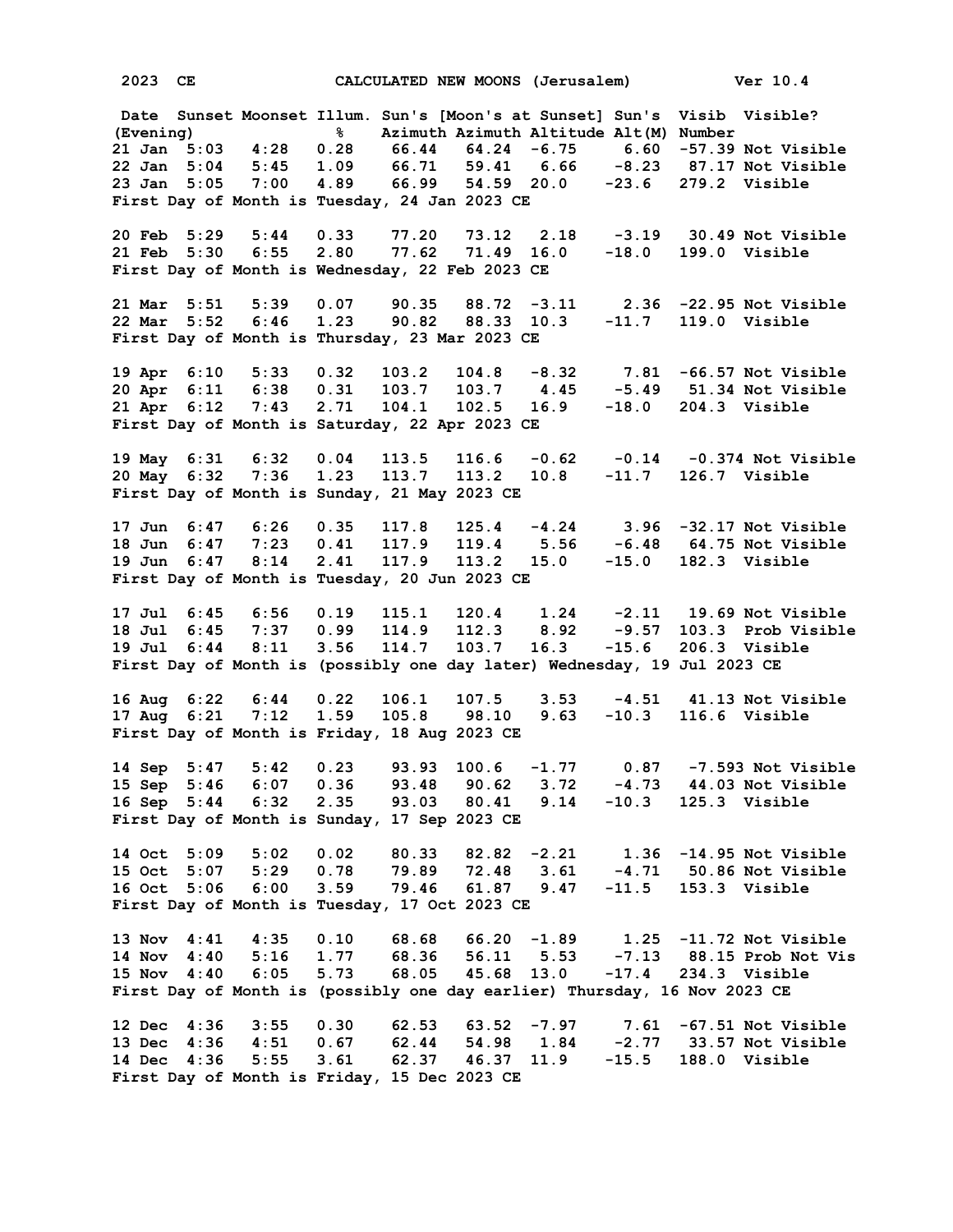**2024 CE CALCULATED NEW MOONS (Jerusalem) Ver 10.4 Date Sunset Moonset Illum. Sun's [Moon's at Sunset] Sun's Visib Visible? (Evening) % Azimuth Azimuth Altitude Alt(M) Number 11 Jan 4:54 4:44 0.21 64.08 60.02 -2.33 1.88 -15.62 Not Visible 12 Jan 4:55 5:58 1.98 64.27 54.56 10.2 -12.5 138.5 Visible First Day of Month is Saturday, 13 Jan 2024 CE 9 Feb 5:20 4:45 0.31 72.64 70.52 -7.24 6.98 -59.62 Not Visible 10 Feb 5:21 6:00 0.82 73.02 68.29 6.70 -8.08 81.41 Not Visible 11 Feb 5:22 7:12 4.33 73.41 66.09 20.7 -23.2 268.6 Visible First Day of Month is Monday, 12 Feb 2024 CE 10 Mar 5:44 5:57 0.15 85.60 84.27 1.84 -2.82 24.25 Not Visible 11 Mar 5:44 7:08 2.51 86.06 83.89 16.0 -17.7 193.3 Visible First Day of Month is Tuesday, 12 Mar 2024 CE 8 Apr 6:03 5:52 0.0 1 98.89 100.5 -3.09 2.37 -23.29 Not Visible 9 Apr 6:04 7:03 1.23 99.33 99.79 10.9 -12.2 125.3 Visible First Day of Month is Wednesday, 10 Apr 2024 CE 7 May 6:24 5:50 0.33 110.2 115.5 -6.95 6.69 -56.92 Not Visible 8 May 6:24 7:02 0.50 110.5 112.7 6.23 -7.33 72.02 Not Visible 9 May 6:25 8:13 3.34 110.8 109.6 19.1 -19.8 236.5 Visible First Day of Month is Friday, 10 May 2024 CE 6 Jun 6:42 7:01 0.20 117.1 121.2 2.46 -3.35 32.18 Not Visible 7 Jun 6:43 8:04 1.87 117.2 115.2 13.6 -14.1 162.9 Visible First Day of Month is Saturday, 8 Jun 2024 CE 5 Jul 6:48 6:48 0.26 117.0 124.0 -0.70 0.04 1.757 Not Visible 6 Jul 6:48 7:37 0.80 116.9 115.7 8.18 -8.90 94.18 Prob Not Vis 7 Jul 6:48 8:19 3.42 116.7 107.1 16.6 -15.8 208.0 Visible First Day of Month is (possibly one day earlier) Monday, 8 Jul 2024 CE 4 Aug 6:33 6:53 0.18 110.1 111.9 2.96 -3.89 35.64 Not Visible 5 Aug 6:32 7:24 1.55 109.8 102.3 9.54 -10.0 115.6 Visible First Day of Month is Tuesday, 6 Aug 2024 CE 2 Sep 6:01 5:54 0.21 98.92 105.3 -2.28 1.43 -12.34 Not Visible 3 Sep 6:00 6:20 0.34 98.48 95.35 3.24 -4.21 40.05 Not Visible 4 Sep 5:59 6:44 2.28 98.05 85.35 8.60 -9.51 118.5 Visible First Day of Month is Thursday, 5 Sep 2024 CE 2 Oct 5:22 5:13 0.02 85.37 87.69 -2.86 1.98 -20.06 Not Visible 3 Oct 5:21 5:37 0.66 84.91 77.79 2.47 -3.51 38.22 Not Visible 4 Oct 5:20 6:03 3.09 84.46 67.81 7.78 -9.37 127.1 Visible** 9 Oct 5:21 5:37 0.66 84.91 77.79<br>
4 Oct 5:20 6:03 3.09 84.46 67.81<br> **First Day of Month is Saturday, 5 Oct 2024 CE 1 Nov 4:49 4:35 0.07 72.60 71.19 -3.47 2.79 -26.55 Not Visible 2 Nov 4:48 5:08 1.19 72.23 61.74 2.86 -4.01 51.73 Not Visible 3 Nov 4:47 5:46 4.18 71.86 52.15 9.28 -12.1 166.6 Visible First Day of Month is Monday, 4 Nov 2024 CE 1 Dec 4:35 4:27 0.29 63.93 58.97 -2.00 1.48 -10.91 Not Visible 2 Dec 4:35 5:18 2.02 63.75 50.76 6.43 -8.43 103.0 Prob Visible 3 Dec 4:35 6:15 5.81 63.58 42.28 15.0 -20.2 259.0 Visible First Day of Month is (possibly one day later) Tuesday, 3 Dec 2024 CE**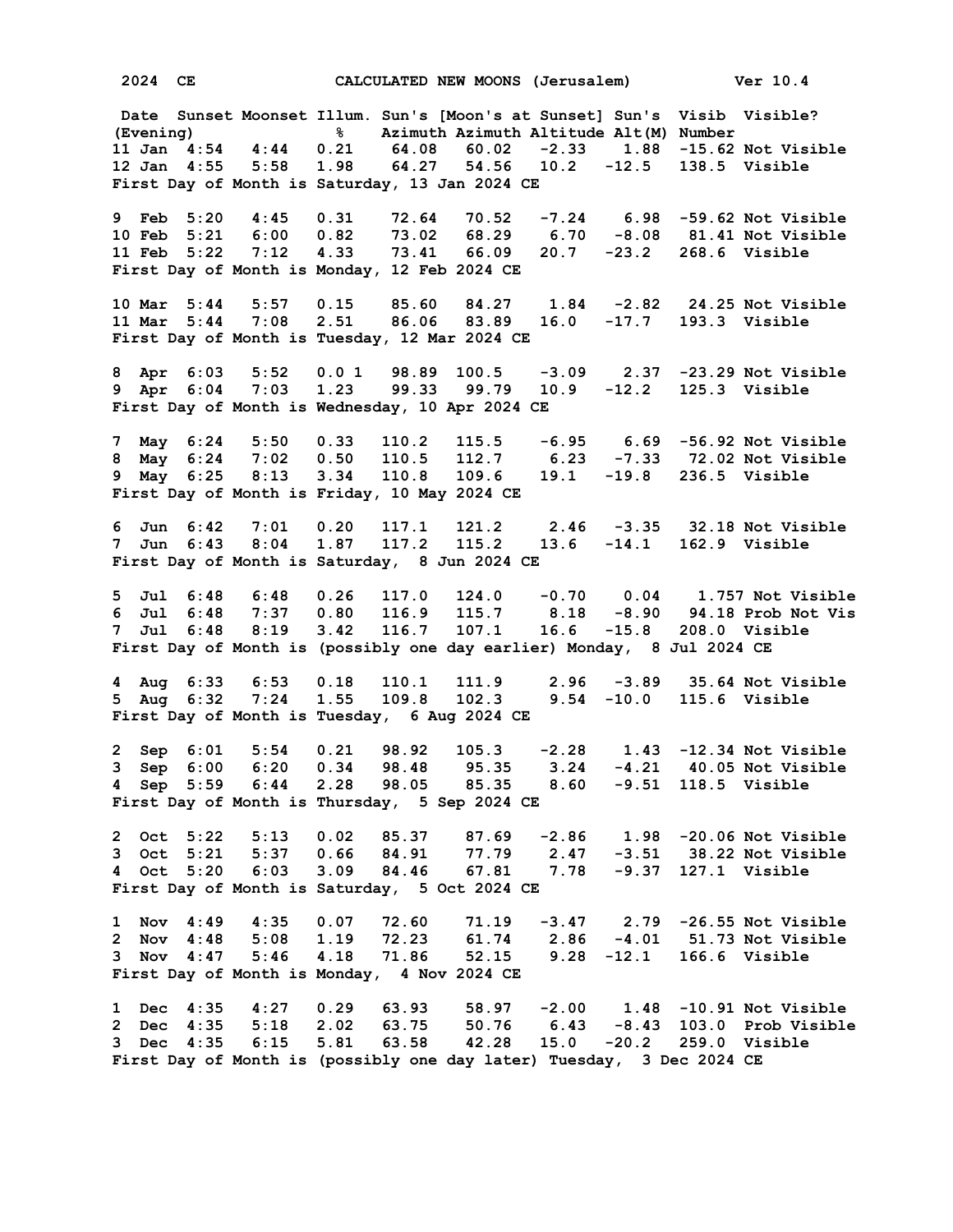**2025 CE CALCULATED NEW MOONS (Jerusalem) Ver 10.4**

 **Date Sunset Moonset Illum. Sun's [Moon's at Sunset] Sun's Visib Visible? (Evening) % Azimuth Azimuth Altitude Alt(M) Number 30 Dec 4:45 4:05 0.31 62.51 61.30 -7.59 7.41 -64.96 Not Visible 31 Dec 4:46 5:08 0.70 62.60 55.53 3.14 1 Jan 4:46 6:14 3.39 62.71 49.73 14.2 -17.5 202.8 Visible First Day of Month is Thursday, 2 Jan 2025 CE 29 Jan 5:11 5:06 0.12 68.99 66.16 -1.57 0.91 -8.779 Not Visible 30 Jan 5:12 6:15 1.65 69.32 63.50 11.2 -13.0 137.9 Visible First Day of Month is Friday, 31 Jan 2025 CE 27 Feb 5:35 5:02 0.24 80.48 80.44 -7.28 6.79 -59.12 Not Visible 28 Feb 5:36 6:12 0.55 80.93 79.86 6.38 -7.61 72.95 Not Visible 1 Mar 5:37 7:21 3.75 81.37 79.30 20.2 -22.1 251.1 Visible First Day of Month is Sunday, 2 Mar 2025 CE 29 Mar 5:57 6:07 0.08 94.29 96.32 1.27 -2.22 17.81 Not Visible 30 Mar 5:57 7:19 2.28 94.75 95.89 15.5 -17.0 184.6 Visible First Day of Month is Monday, 31 Mar 2025 CE 27 Apr 6:16 6:05 0.11 106.6 111.4 -2.84 2.23 -20.47 Not Visible 28 Apr 6:17 7:21 1.30 107.0 109.1 11.2 -12.6 131.6 Visible First Day of Month is Tuesday, 29 Apr 2025 CE 26 May 6:36 6:09 0.44 115.2 123.2 -5.33 5.23 -41.53 Not Visible 27 May 6:37 7:24 0.68 115.4 117.7 7.58 -8.67 88.46 Prob Not Vis 28 May 6:37 8:33 3.80 115.6 111.7 20.1 -19.9 252.0 Visible First Day of Month is (possibly one day earlier) Thursday, 29 May 2025 CE 25 Jun 6:48 7:16 0.28 117.8 120.7 4.04 -4.93 48.49 Not Visible** 26 Jun 6:48 8:10 2.32 117.8 111.9 14.2 **First Day of Month is Friday, 27 Jun 2025 CE 24 Jul 6:41 6:46 0.13 113.4 118.1 0.19 -0.97 8.495 Not Visible 25 Jul 6:41 7:26 1.06 113.1 107.8 8.02 -8.56 94.45 Prob Not Vis 26 Jul 6:40 7:59 4.29 112.9 97.26 15.3 -14.6 207.2 Visible First Day of Month is (possibly one day earlier) Sunday, 27 Jul 2025 CE 23 Aug 6:14 6:28 0.21 103.2 101.0 2.10 -3.00 27.18 Not Visible 24 Aug 6:13 6:55 2.16 102.8 90.30 8.07 -8.78 110.9 Prob Visible 25 Aug 6:11 7:21 6.04 102.4 79.54 13.6 -14.1 222.7 Visible First Day of Month is (possibly one day later) Monday, 25 Aug 2025 CE 21 Sep 5:37 5:23 0.04 90.51 92.87 -3.64 2.78 -27.58 Not Visible 22 Sep 5:36 5:49 0.68 90.05 82.50 1.90 -2.89 33.10 Not Visible 23 Sep 5:34 6:15 3.21 89.59 72.24 7.32 -8.68 124.3 Visible First Day of Month is Wednesday, 24 Sep 2025 CE 21 Oct 5:00 4:45 0.10 77.10 75.22 -3.83 3.11 -28.79 Not Visible 22 Oct 4:59 5:14 1.24 76.68 65.69 2.18 -3.26 45.17 Not Visible 23 Oct 4:58 5:48 4.13 76.27 56.19 8.18 10.5 152.4 Visible First Day of Month is Friday, 24 Oct 2025 CE 20 Nov 4:37 4:26 0.28 66.47 61.71 -2.80 2.28 -17.78 Not Visible 21 Nov 4:37 5:08 1.76 66.20 53.54 4.65 -6.24 79.58 Not Visible 22 Nov 4:37 5:57 4.98 65.94 45.28 12.2 -16.2 213.3 Visible First Day of Month is Sunday, 23 Nov 2025 CE 19 Dec 4:38 3:53 0.38 62.12 62.19 -8.71 8.42 -73.36 Not Visible** 20 Dec 4:39 4:46 0.43 62.11 56.13 0.55 **21 Dec 4:39 5:44 2.34 62.10 50.17 10.0 -12.6 144.8 Visible First Day of Month is Monday, 22 Dec 2025 CE**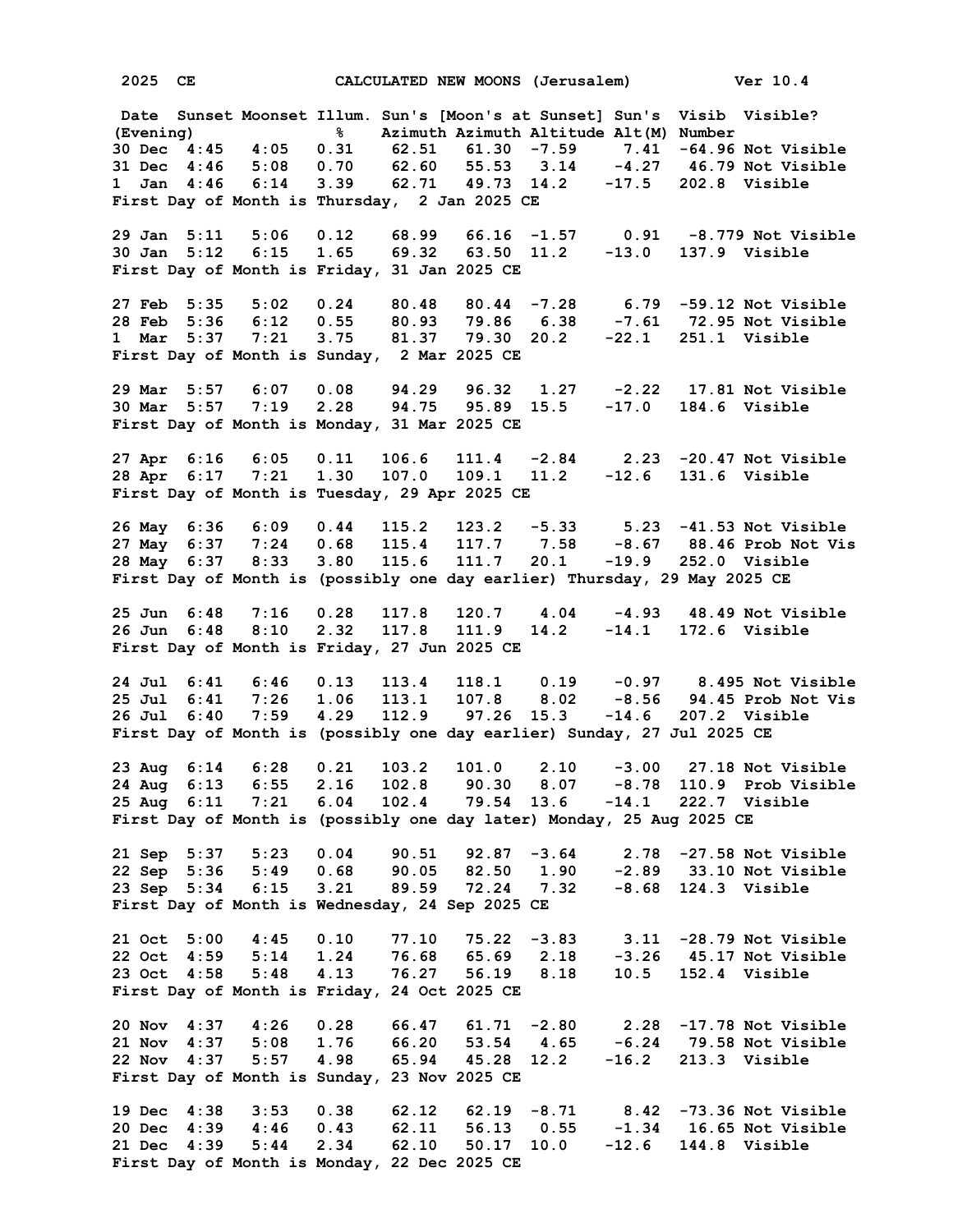**2026 CE CALCULATED NEW MOONS (Jerusalem) Ver 10.4 Date Sunset Moonset Illum. Sun's [Moon's at Sunset] Sun's Visib Visible? (Evening) % Azimuth Azimuth Altitude Alt(M) Number 18 Jan 5:00 4:35 0.14 65.73 64.47 -5.22 4.80 -43.48 Not Visible 19 Jan 5:01 5:37 0.70 65.99 61.33 5.86 -7.19 72.38 Not Visible 20 Jan 5:02 6:39 3.34 66.25 58.18 17.2 -19.8 223.7 Visible First Day of Month is Wednesday, 21 Jan 2026 CE 17 Feb 5:27 5:30 0.03 76.05 76.10 -0.27 -0.61 3.173 Not Visible 18 Feb 5:28 6:32 1.51 76.47 75.25 12.1 -13.6 140.6 Visible First Day of Month is Thursday, 19 Feb 2026 CE 18 Mar 5:49 5:20 0.21 89.09 92.25 -6.74 6.12 -53.53 Not Visible 19 Mar 5:50 6:25 0.52 89.55 92.01 6.29 -7.50 71.27 Not Visible 20 Mar 5:50 7:32 3.47 90.02 91.69 19.6 -21.3 241.2 Visible First Day of Month is Saturday, 21 Mar 2026 CE 17 Apr 6:09 6:21 0.17 102.5 107.2 1.43 -2.38 21.37 Not Visible 18 Apr 6:10 7:34 2.20 103.0 105.4 15.1 -16.7 182.5 Visible First Day of Month is Sunday, 19 Apr 2026 CE 16 May 6:30 6:22 0.22 112.8 119.3 -1.93 1.38 -11.53 Not Visible 17 May 6:30 7:38 1.33 113.0 114.5 11.4 -12.6 135.0 Visible First Day of Month is Monday, 18 May 2026 CE 14 Jun 6:46 6:25 0.46 117.7 126.3 -4.09 3.96 -29.95 Not Visible 15 Jun 6:46 7:33 0.67 117.8 118.0 7.58 -8.41 87.56 Not Visible 16 Jun 6:46 8:32 3.92 117.8 109.1 18.8 -17.8 237.9 Visible First Day of Month is Wednesday, 17 Jun 2026 CE 14 Jul 6:46 7:08 0.20 115.7 116.0 3.22 -4.00 38.32 Not Visible 15 Jul 6:46 7:52 2.49 115.5 105.0 12.1 -11.9 152.7 Visible First Day of Month is Thursday, 16 Jul 2026 CE 12 Aug 6:26 6:22 0.01 107.5 109.8 -1.44 0.67 -8.841 Not Visible 13 Aug 6:25 6:57 1.23 107.2 98.07 5.69 -6.37 75.48 Not Visible 14 Aug 6:24 7:27 4.99 106.8 86.33 12.4 -12.5 193.1 Visible First Day of Month is Saturday, 15 Aug 2026 CE 10 Sep 5:52 5:25 0.30 95.60 101.2 -6.27 5.57 -47.78 Not Visible 11 Sep 5:50 5:54 0.37 95.16 89.62 0.04 -0.95 11.13 Not Visible 12 Sep 5:49 6:23 2.82 94.71 78.30 6.19 -7.27 106.2 Prob Visible 13 Sep 5:48 6:53 7.35 94.26 67.05 12.0 -13.7 233.9 Visible First Day of Month is (possibly one day later) Sunday, 13 Sep 2026 CE 10 Oct 5:13 4:52 0.11 81.98 81.13 -5.10 4.37 -39.95 Not Visible 11 Oct 5:12 5:22 1.17 81.53 70.66 1.31 -2.30 35.48 Not Visible 12 Oct 5:11 5:56 4.25 81.09 60.39 7.61 -9.62 146.9 Visible First Day of Month is Tuesday, 13 Oct 2026 CE 9 Nov 4:43 4:30 0.29 69.90 65.05 -3.15 2.61 -20.89 Not Visible 10 Nov 4:43 5:11 1.86 69.57 56.22 4.21 -5.69 76.34 Not Visible 11 Nov 4:42 5:56 5.22 69.24 47.45 11.5 -15.3 208.4 Visible First Day of Month is Thursday, 12 Nov 2026 CE 8 Dec 4:35 3:52 0.34 62.93 63.45 -8.39 8.02 -70.63 Not Visible 9 Dec 4:35 4:41 0.44 62.81 56.71 0.35 -1.13 14.97 Not Visible 10 Dec 4:35 5:35 2.32 62.70 50.15 9.15 -11.6 135.9 Visible First Day of Month is Friday, 11 Dec 2026 CE**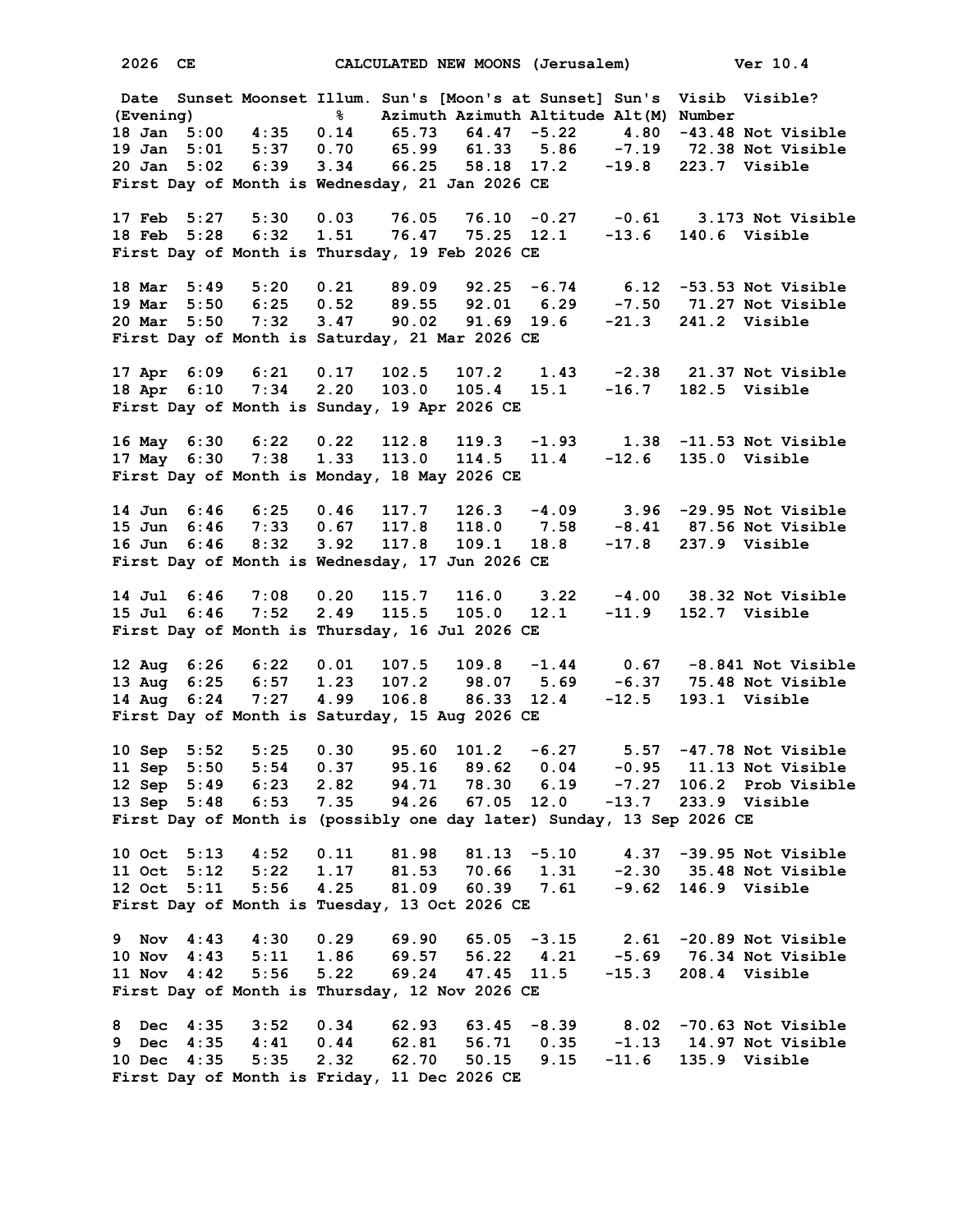**2027 CE CALCULATED NEW MOONS (Jerusalem) Ver 10.4 Date Sunset Moonset Illum. Sun's [Moon's at Sunset] Sun's Visib Visible? (Evening) % Azimuth Azimuth Altitude Alt(M) Number 7 Jan 4:51 4:25 0.12 63.44 62.98 -5.35 4.92 -45.16 Not Visible 8 Jan 4:51 5:22 0.56 63.60 59.18 4.76 -5.97 60.07 Not Visible 9 Jan 4:52 6:20 2.78 63.77 55.42 14.9 -17.5 195.6 Visible First Day of Month is Sunday, 10 Jan 2027 CE 6 Feb 5:17 5:10 0.00 71.61 72.56 -2.16 1.38 -15.17 Not Visible 7 Feb 5:18 6:07 0.89 71.99 71.23 8.83 -10.2 101.4 Prob Visible 8 Feb 5:19 7:04 3.68 72.36 69.89 20.0 -21.9 249.2 Visible First Day of Month is (possibly one day later) Monday, 8 Feb 2027 CE 8 Mar 5:42 5:53 0.12 84.34 87.65 1.53 -2.53 20.78 Not Visible 9 Mar 5:43 6:52 1.75 84.80 87.32 13.2 -14.7 154.6 Visible First Day of Month is Wednesday, 10 Mar 2027 CE 6 Apr 6:02 5:40 0.25 97.69 103.6 -5.05 4.42 -38.30 Not Visible 7 Apr 6:02 6:43 0.70 98.13 102.5 7.22 -8.52 83.65 Not Visible 8 Apr 6:03 7:49 3.53 98.58 101.2 19.7 -21.4 245.2 Visible First Day of Month is Friday, 9 Apr 2027 CE 6 May 6:22 6:40 0.26 109.6 114.7 2.53 -3.52 33.27 Not Visible 7 May 6:23 7:50 2.19 110.0 110.9 15.2 -16.4 83.1 Visible First Day of Month is Saturday, 8 May 2027 CE 4 Jun 6:41 6:39 0.17 116.7 122.6 -1.07 0.48 -3.344 Not Visible 5 Jun 6:42 7:45 1.23 116.8 115.4 10.7 -11.3 124.4 Visible First Day of Month is Sunday, 6 Jun 2027 CE 3 Jul 6:49 6:27 0.34 117.3 124.8 -4.24 4.01 -33.05 Not Visible 4 Jul 6:48 7:23 0.54 117.2 114.5 5.64 -6.27 65.87 Not Visible 5 Jul 6:48 8:10 3.77 117.1 103.6 15.2 -14.3 199.4 Visible First Day of Month is Tuesday, 6 Jul 2027 CE 2 Aug 6:35 6:42 0.12 111.0 109.0 0.53 -1.30 11.57 Not Visible 3 Aug 6:34 7:20 2.49 110.6 96.87 8.46 -8.75 119.7 Visible First Day of Month is Wednesday, 4 Aug 2027 CE 31 Aug 6:05 5:48 0.05 100.1 100.7 -4.23 3.47 -33.07 Not Visible 1 Sep 6:04 6:21 1.38 99.66 88.24 2.90 -3.78 52.43 Not Visible 2 Sep 6:02 6:54 5.47 99.23 75.91 9.76 -10.8 180.7 Visible First Day of Month is Friday, 3 Sep 2027 CE 29 Sep 5:27 4:49 0.42 87.07 91.15 -8.64 7.97 -67.09 Not Visible 30 Sep 5:26 5:22 0.56 86.61 79.23 -1.48 0.67 -0.198 Not Visible 1 Oct 5:25 5:57 3.33 86.15 67.67 5.64 -7.07 110.7 Prob Visible 2 Oct 5:23 6:36 8.38 85.70 56.21 12.4 -15.5 261.7 Visible First Day of Month is (possibly one day later) Saturday, 2 Oct 2027 CE 29 Oct 4:53 4:29 0.19 74.04 71.54 -5.29 4.77 -42.25 Not Visible 30 Oct 4:52 5:10 1.52 73.65 61.37 2.65 -3.79 54.45 Not Visible 31 Oct 4:51 5:56 5.05 73.26 51.40 10.4 -13.6 192.0 Visible First Day of Month is Monday, 1 Nov 2027 CE 27 Nov 4:35 3:47 0.48 64.87 67.20 -9.58 9.09 -78.34 Not Visible 28 Nov 4:35 4:36 0.36 64.66 59.11 -0.49 -0.18 5.224 Not Visible 29 Nov 4:35 5:30 2.33 64.45 51.35 8.52 -10.9 128.9 Visible First Day of Month is Tuesday, 30 Nov 2027 CE 27 Dec 4:42 4:17 0.10 62.25 62.60 -5.28 4.84 -44.45 Not Visible** 28 Dec 4:43 5:15 0.58 62.31 57.68 4.85 **29 Dec 4:44 6:13 2.93 62.37 52.87 14.9 -17.6 198.8 Visible First Day of Month is Thursday, 30 Dec 2027 CE**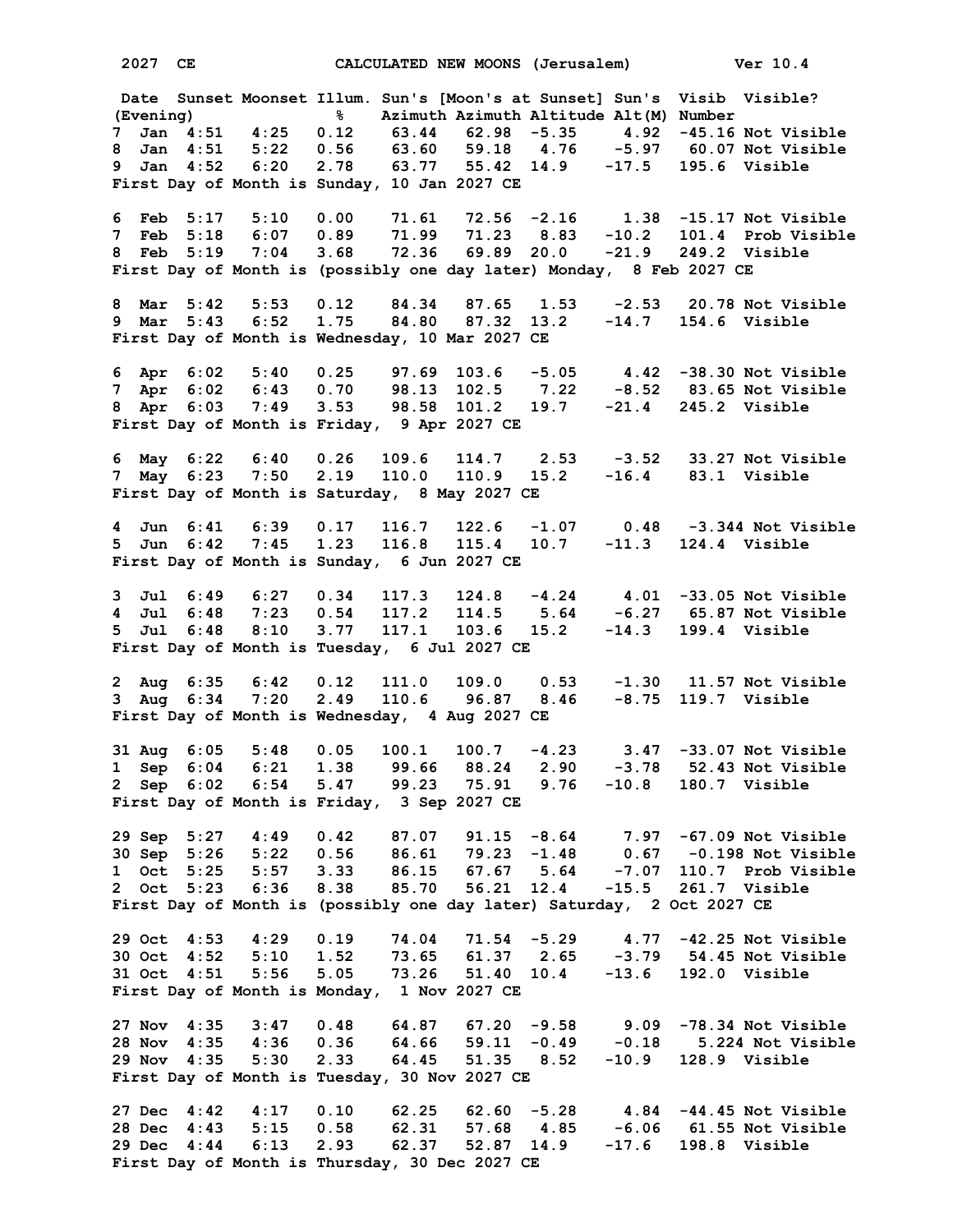**2028 CE CALCULATED NEW MOONS (Jerusalem) Ver 10.4 Date Sunset Moonset Illum. Sun's [Moon's at Sunset] Sun's Visib Visible? (Evening) % Azimuth Azimuth Altitude Alt(M) Number 26 Jan 5:07 5:02 0.00 67.82 69.33 -1.70 0.95 -11.22 Not Visible 27 Jan 5:08 5:59 0.90 68.13 67.25 8.92 -10.2 103.2 Prob Visible 28 Jan 5:09 6:53 3.56 68.44 65.17 9.5 -21.5 244.0 Visible First Day of Month is (possibly one day later) Friday, 28 Jan 2028 CE 25 Feb 5:33 5:42 0.11 79.27 83.09 0.91 -1.88 15.54 Not Visible 26 Feb 5:34 6:36 1.42 79.71 82.47 11.7 -13.1 135.5 Visible First Day of Month is Sunday, 27 Feb 2028 CE 25 Mar 5:54 5:24 0.40 92.58 98.93 -6.92 6.27 -52.11 Not Visible 26 Mar 5:55 6:19 0.39 93.04 98.13 4.12 -5.27 49.13 Not Visible 27 Mar 5:55 7:16 2.28 93.50 97.22 15.3 -16.9 183.1 Visible First Day of Month is Tuesday, 28 Mar 2028 CE 24 Apr 6:14 6:07 0.21 105.6 112.0 -2.27 1.55 -12.68 Not Visible 25 Apr 6:15 7:07 0.94 105.9 109.3 9.06 -10.4 105.4 Prob Visible 26 Apr 6:16 8:09 3.79 106.3 106.3 20.5 -21.6 256.7 Visible First Day of Month is (possibly one day later) Wednesday, 26 Apr 2028 CE 24 May 6:35 7:00 0.25 114.9 117.7 3.68 -4.63 44.21 Not Visible 25 May 6:36 8:00 2.22 115.1 111.7 14.7 -15.1 176.4 Visible First Day of Month is Friday, 26 May 2028 CE 22 Jun 6:48 6:45 0.04 117.9 121.2 -1.24 0.61 -6.936 Not Visible 23 Jun 6:48 7:38 1.16 117.9 112.3 8.49 -8.84 101.3 Prob Visible 24 Jun 6:48 8:24 4.94 117.8 102.5 18.0 -16.4 241.4 Visible First Day of Month is (possibly one day later) Saturday, 24 Jun 2028 CE 21 Jul 6:43 6:15 0.26 114.1 119.5 -5.76 5.41 -46.90 Not Visible 22 Jul 6:42 6:59 0.49 113.8 108.3 2.55 -3.24 35.58 Not Visible** 23 Jul 6:42 7:38 3.62 113.6 96.76 10.8 **First Day of Month is Monday, 24 Jul 2028 CE 20 Aug 6:17 6:09 0.16 104.3 100.9 -2.45 1.63 -14.88 Not Visible 21 Aug 6:16 6:44 2.46 103.9 88.47 5.16 -5.90 89.57 Prob Not Vis 22 Aug 6:15 7:20 7.64 103.5 75.83 12.5 -13.1 238.5 Visible First Day of Month is (possibly one day earlier) Wednesday, 23 Aug 2028 CE 18 Sep 5:41 5:13 0.18 91.75 91.64 -6.49 5.80 -51.64 Not Visible 19 Sep 5:39 5:49 1.41 91.30 79.20 1.28 -2.21 38.93 Not Visible 20 Sep 5:38 6:28 5.58 90.84 66.87 8.94 -10.6 178.2 Visible First Day of Month is Thursday, 21 Sep 2028 CE 17 Oct 5:04 4:18 0.57 78.68 82.47 -9.99 9.39 -77.95 Not Visible 18 Oct 5:03 4:59 0.56 78.25 70.83 -1.45 0.76 -0.380 Not Visible 19 Oct 5:02 5:45 3.44 77.83 59.54 7.09 -9.02 129.4 Visible First Day of Month is Friday, 20 Oct 2028 CE 16 Nov 4:39 4:20 0.12 67.52 65.48 -4.09 3.66 -33.25 Not Visible 17 Nov 4:38 5:14 1.56 67.23 56.10 5.64 -7.23 85.48 Not Visible 18 Nov 4:38 6:14 5.46 66.94 46.79 15.1 -19.5 249.5 Visible First Day of Month is Sunday, 19 Nov 2028 CE 15 Dec 4:37 3:57 0.33 62.26 65.24 -7.97 7.51 -66.17 Not Visible 16 Dec 4:37 4:57 0.33 62.21 58.64 2.89 -3.84 37.66 Not Visible 17 Dec 4:38 6:00 2.68 62.17 52.25 13.6 -16.3 182.5 Visible First Day of Month is Monday, 18 Dec 2028 CE**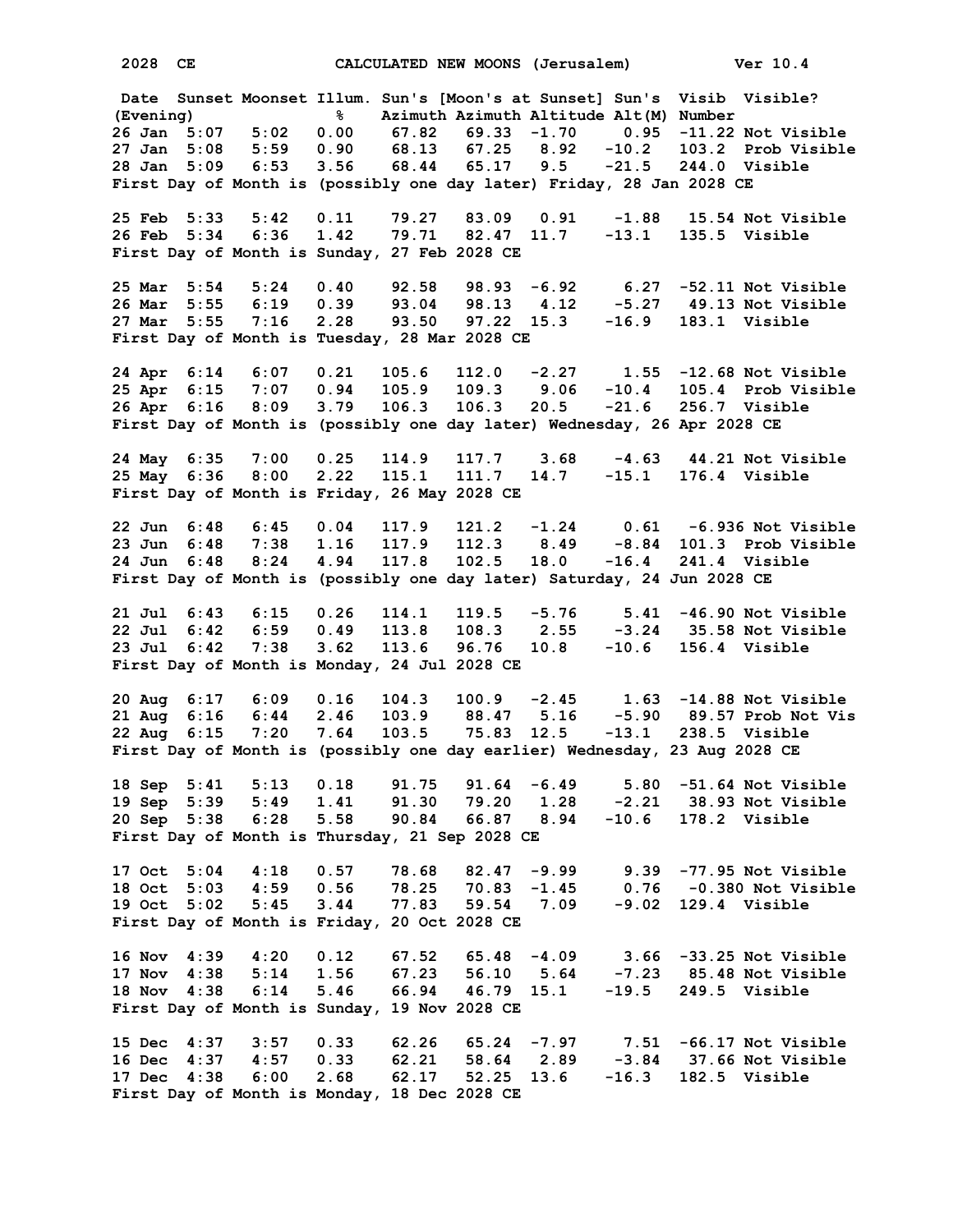**2029 CE CALCULATED NEW MOONS (Jerusalem) Ver 10.4 Date Sunset Moonset Illum. Sun's [Moon's at Sunset] Sun's Visib Visible? (Evening) % Azimuth Azimuth Altitude Alt(M) Number 14 Jan 4:57 4:47 0.02 64.86 67.32 -2.51 1.86 -19.16 Not Visible 15 Jan 4:58 5:48 0.87 65.08 64.01 8.73 -10.0 100.9 Prob Visible 16 Jan 4:59 6:47 3.73 65.32 60.73 19.7 -22.0 251.2 Visible First Day of Month is (possibly one day later) Tuesday, 16 Jan 2029 CE 13 Feb 5:24 5:34 0.14 74.52 78.67 1.20 -2.13 18.25 Not Visible 14 Feb 5:25 6:29 1.51 74.93 77.44 12.2 -13.6 141.0 Visible First Day of Month is Thursday, 15 Feb 2029 CE 14 Mar 5:46 5:17 0.41 87.36 93.95 -6.79 6.08 -50.38 Not Visible 15 Mar 5:47 6:11 0.39 87.82 93.09 4.03 -5.17 48.55 Not Visible 16 Mar 5:48 7:05 2.16 88.29 92.16 14.8 -16.4 175.6 Visible First Day of Month is Saturday, 17 Mar 2029 CE 13 Apr 6:07 5:54 0.23 101.0 107.4 -3.34 2.61 -22.47 Not Visible 14 Apr 6:07 6:49 0.70 101.4 105.4 7.28 -8.58 84.60 Not Visible 15 Apr 6:08 7:45 2.96 101.8 103.1 17.9 -19.3 218.9 Visible First Day of Month is Monday, 16 Apr 2029 CE 13 May 6:28 6:35 0.10 112.0 115.9 0.59 -1.45 11.91 Not Visible 14 May 6:28 7:31 1.24 112.3 111.5 10.8 -11.7 126.2 Visible First Day of Month is Tuesday, 15 May 2029 CE 11 Jun 6:45 6:18 0.24 117.5 123.0 -5.33 5.00 -44.01 Not Visible 12 Jun 6:45 7:10 0.31 117.6 116.0 3.89 -4.63 45.84 Not Visible 13 Jun 6:45 7:59 2.50 117.7 108.4 13.1 -12.8 163.3 Visible First Day of Month is Thursday, 14 Jun 2029 CE 11 Jul 6:47 6:38 0.02 116.1 116.0 -2.36 1.65 -17.46 Not Visible 12 Jul 6:47 7:20 1.33 116.0 106.3 5.74 -6.14 77.17 Not Visible 13 Jul 6:46 7:58 5.05 115.8 96.10 13.7 -12.8 204.8 Visible First Day of Month is Saturday, 14 Jul 2029 CE 9 Aug 6:29 5:54 0.28 108.5 111.7 -7.48 6.94 -60.75 Not Visible 10 Aug 6:28 6:31 0.62 108.1 100.5 -0.04 -0.79 13.81 Not Visible 11 Aug 6:27 7:07 3.62 107.8 89.13 7.50 -7.97 128.7 Visible First Day of Month is Sunday, 12 Aug 2029 CE 8 Sep 5:54 5:38 0.25 96.37 92.26 -4.14 3.35 -28.70 Not Visible 9 Sep 5:53 6:14 2.36 95.93 80.33 3.65 -4.63 75.28 Not Visible 10 Sep 5:51 6:53 7.28 95.48 68.17 11.4 -12.9 226.9 Visible First Day of Month is Tuesday, 11 Sep 2029 CE 7 Oct 5:16 4:45 0.22 83.20 83.41 -7.17 6.57 -57.27 Not Visible 8 Oct 5:15 5:26 1.22 82.75 71.66 1.49 -2.45 37.88 Not Visible 9 Oct 5:14 6:13 5.20 82.30 59.90 10.1 -12.5 187.0 Visible First Day of Month is Wednesday, 10 Oct 2029 CE 5 Nov 4:46 3:58 0.63 71.21 76.05 -10.0 9.45 -78.52 Not Visible 6 Nov 4:45 4:48 0.36 70.85 65.37 -0.10 -0.62 8.974 Not Visible 7 Nov 4:45 5:45 3.13 70.50 54.89 9.88 -12.4 153.4 Visible First Day of Month is Thursday, 8 Nov 2029 CE 5 Dec 4:35 4:24 0.01 63.30 63.77 -2.58 2.06 -20.71 Not Visible 6 Dec 4:35 5:29 1.41 63.16 55.66 8.81 -10.6 113.9 Visible First Day of Month is Friday, 7 Dec 2029 CE**